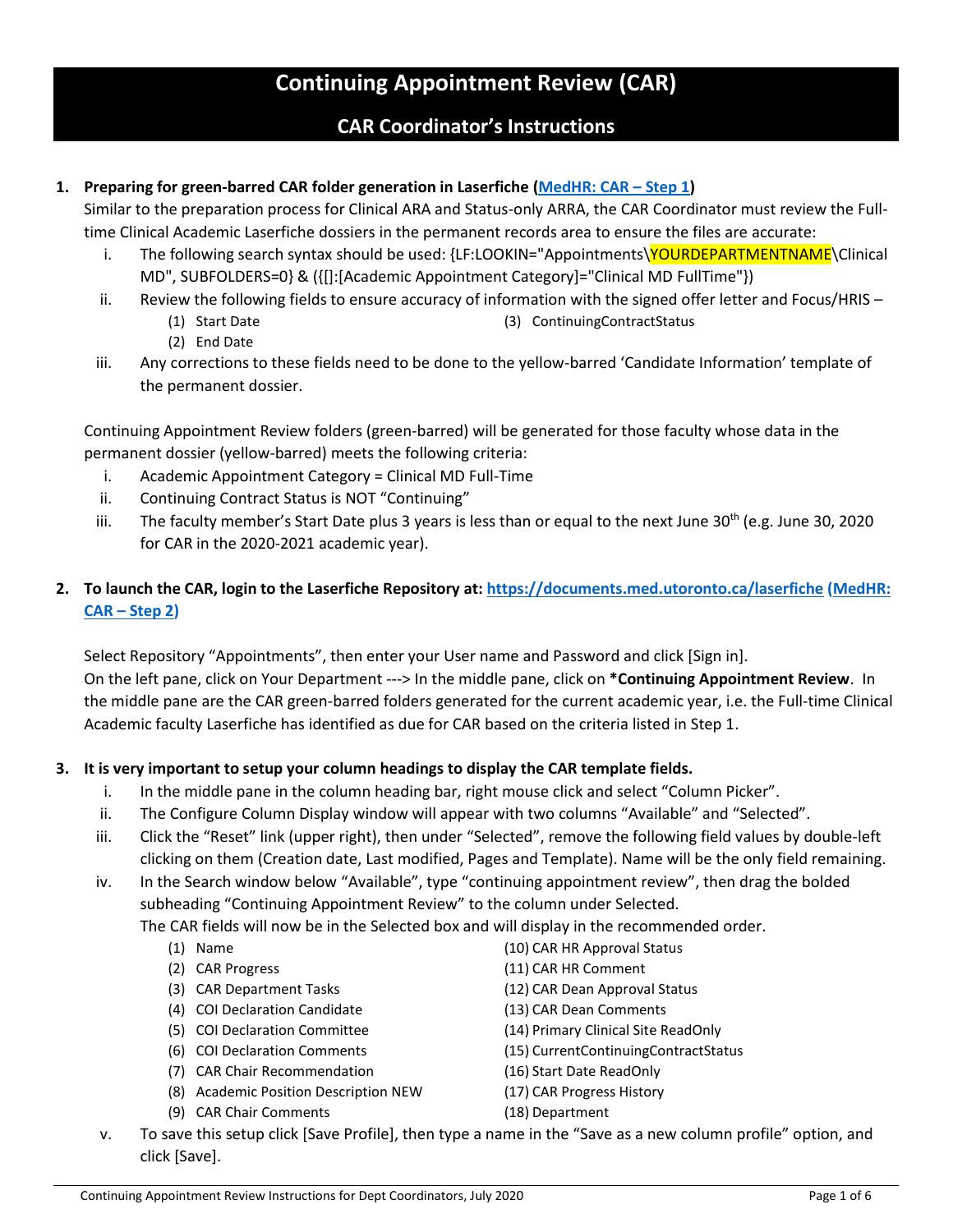## **4. Set the CAR File Collection Deadline and upload attachments**

The CAR File Collection Deadline is the date that will be inserted into the initial email notification to faculty regarding the CAR (see page 5 for text of email). This field does not appear in the set of columns above because its value is set in the Department Information template. To set this date, click on your Department folder to highlight it and, in the Department Information template that appears in the right pane, scroll down to the "CAR File Collection Deadline" field and select a date. [Save].

Attachments can be included in the CAR request notification to faculty. Any documents in the *\Department\Continuing Appointment Review\\*Templates Only* folder with a file name beginning with CAR\_Departmental will be attached to the initial email notification to the candidate. The department coordinators are able to add the desired files to the folder by themselves.

For departments who initiates the CAR process based on the time lapse for each faculty member, the CAR File Collection Deadline and attachment detailing documents required and committee membership will need to be revised before each initial email notification is sent to each faculty member.

## **5. Review the green-barred CAR folders [\(MedHR: CAR](https://utoronto.sharepoint.com/sites/med-hr/SitePages/CAR_4-Review.aspx) – Step 4)**

If there are any CAR folders missing, please confirm first that the data in the permanent dossier meets the criteria for CAR, as described in section 1 of this document. Next contact the Discovery Commons for assistance. For CAR folders you believe should not be there, please read below:

- CAR folders for faculty members whose CAR is being deferred to the next academic year should be handled properly by completing two tasks –
	- i. Add a note-to-file explaining the reason for deferral by either using the CAR Chair Comments field of the CAR Review template (green-barred) or uploading a note in PDF format (email exchange is fine) into the green-barred CAR review folder. This is important for future reference.
	- ii. Then select Defer to next Academic Year in the CAR Department Tasks field (see page 4). This will record the deferral and file the CAR folder in the permanent dossier. It will be regenerated for next year.
- CAR folders for faculty members who have already received Continuing status can be deleted by the Discovery Commons [\(discovery.commons@utoronto.ca\)](mailto:discovery.commons@utoronto.ca). Before asking the Discovery Commons to delete them, please update the End Date and the Continuing Review Status in the permanent dossier AND update HRIS if necessary.
- CAR folders for faculty members who are no longer active can also be deleted by Discovery Commons [\(discovery.commons@utoronto.ca\)](mailto:discovery.commons@utoronto.ca) –
	- i. Add a note-to-file explaining the reason faculty is no longer active and the effective date either using the CAR Chair Comments field of the CAR Review template (green-barred) or uploading a note in PDF format (email exchange is fine) into the green-barred CAR review folder. This is important for future reference.
	- ii. Drag the permanent dossier into Archives.
	- iii. Ask Discovery Commons to delete the CAR review folder.

## **6. The CAR Department Tasks and the CAR Progress fields**

## **CAR Department Tasks**

As CAR Coordinator, you will change the **CAR Department Tasks** field value throughout the steps of the CAR. Please refer to the summary table on page 4 for full details of when and what happens with each selection.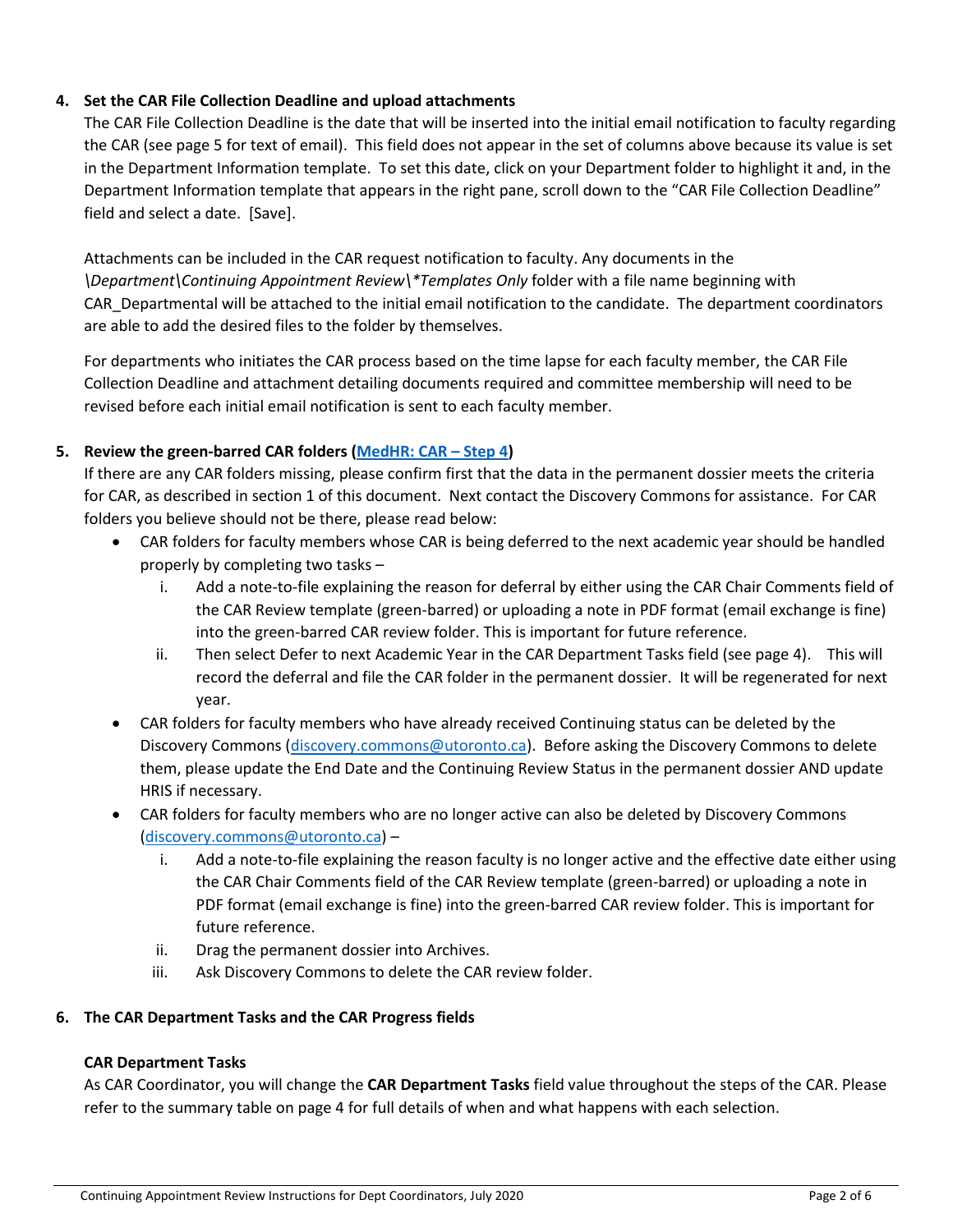The CAR will start with the CAR Coordinator either sending a CAR notification to the faculty member, or Deferring the faculty member to the next academic year. These selections are made in this CAR Department Tasks field. See page 5 for an example of the notification email.

## **CAR Progress**

This is a read-only field that will track the progress of the CAR.

**7. Declarations of Conflict of Interest (COI): <https://documents.med.utoronto.ca/Forms/COIdeclarations> [\(MedHR:](https://utoronto.sharepoint.com/sites/med-hr/SitePages/CAR_3-Collect.aspx#task-1-collect-manage-conflict-of-interest-declarations)  CAR – [Step 3, Task 1\)](https://utoronto.sharepoint.com/sites/med-hr/SitePages/CAR_3-Collect.aspx#task-1-collect-manage-conflict-of-interest-declarations)**

#### **COI Declaration Candidate:**

The email notification sent to the faculty member about the CAR contains the web form link for "Declaration of Conflict of Interest". The faculty member is required to complete this web form to confirm whether or not they have a conflict to declare. Upon submission of the web form, a copy is sent to the submitter. If the faculty answered Yes or Unsure to the question "I have a conflict to declare", then the value of the "**COI Declaration Candidate**" field will display as "COI Resolution Needed" and the conflict must be resolved by the department. When resolved, the department coordinator will update the value of the "COI Declaration Candidate" to either "Determined No Conflict" or "Committee Members Recused". Any notes to be kept can be added to the COI Declaration Comments field.

#### **COI Declaration Committee:**

There is no web form for this. If a Committee member declares a Conflict of Interest, then the CAR Coordinator will set this field value to "COI Resolution Needed". The department must resolve the conflict, at which point the department coordinator will update the field value to either "Determined No Conflict" or "Committee Members Recused".

**8. Importing documents to the candidate's \*Continuing Appointment Review folder (MedHR: CAR – [Step 3, Task 2\)](https://utoronto.sharepoint.com/sites/med-hr/SitePages/CAR_3-Collect.aspx#task-2-facilitate-collection-of-car-files)** The document upload web form is available for anyone to use. Submitters will need to provide the Appointment ID and Last Name to submit documents. **<http://documents.med.utoronto.ca/Forms/CARdocuments>**. This form will be prefilled with this information if the link from the notification email is used.

CAR Coordinators also have the option to import documents directly into the CAR folder:

- i. From the Department folder, go to the \*Continuing Appointment Review folder and double-click on the candidate.
- ii. In the upper right click the Import button (Arrow icon pointing up).
- iii. The Import Files window will display. Click [Browse], then select the enclosure file, then [Open].
- iv. The file selected will be listed, click [OK].
- v. Ignore the second box that comes up unless you would like to change the file name of the incoming document. Click [Import].

The file will now be inside the candidate's CAR folder.

**9. CAR Chair Recommendation, Academic Position Description NEW, and Chair's Recommendation Notification to Candidate [\(MedHR: CAR](https://utoronto.sharepoint.com/sites/med-hr/SitePages/CAR_5-Recommendation.aspx) – Step 5)**

When the CAR Chair or CAR Committee has completed the review and made a recommendation, the CAR Coordinator will record this recommendation in the **CAR Chair Recommendation** field. Note that selecting a field value here does not trigger any action, it just records the decision.

In order for the Chair's recommendation to be relayed to the Dean, the CAR Coordinator must set the CAR Department Tasks field value to "Relay Chair's Recommendation to Dean".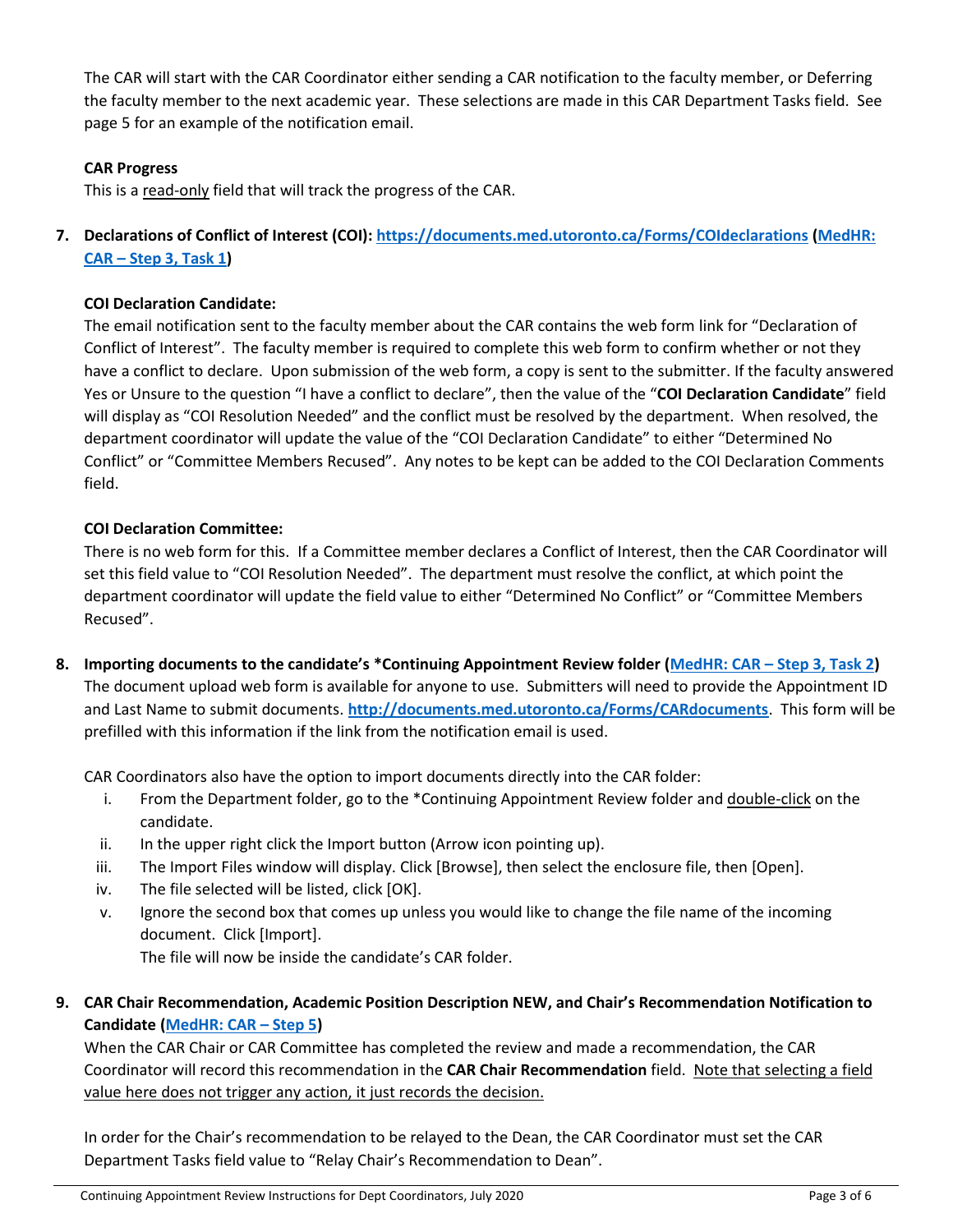If the CAR Chair Recommendation is either "Transfer to Continuing with New APD", or "Extend Probation by 1 Year with New APD", then two tasks need to be completed BEFORE the CAR Department Tasks field value is changed to "Relay Chair's Recommendation to Dean":

- i. The **Academic Position Description NEW** must be indicated. If it is not, the value in the CAR Department Tasks field will revert back to its previous value and the CAR Coordinator will receive an email alerting them to the problem.
- ii. A new Academic Position Description (APD) triply signed by the candidate, Hospital Physician-in-Chief, and University Department Chair must be uploaded into the Laserfiche green-barred CAR file as a PDF. The filename must begin with the word Enclosure (e.g. Enclosure\_APD-New).
- iii. A note-to-file in PDF format explaining the reason for the APD change must be uploaded into the Laserfiche green-barred CAR file.

**IMPORTANT**: When the CAR Department Tasks field value is set to "Relay Chair's Recommendation to Dean" and saved, both HR and/or the Dean will be able to access the candidate's CAR Review. Laserfiche will send a notification to the candidate (except if CAR Chair Recommendation is Terminate Appointment) and any text in the CAR Chair Comments field will be included in the email.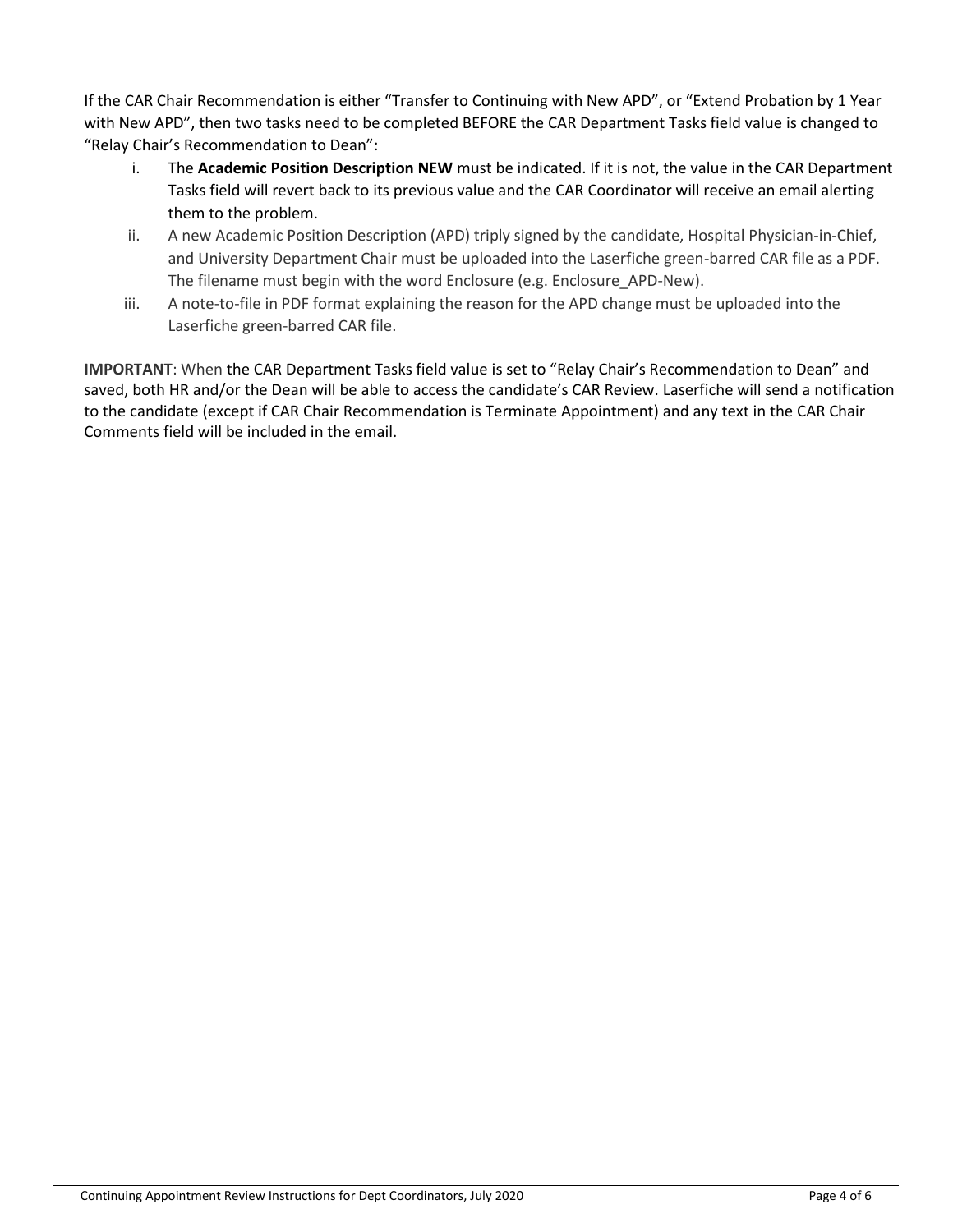| CAR Department Tasks - Actions Triggered by Value Selection                 |                                                                                                                                               |                                                                                  |
|-----------------------------------------------------------------------------|-----------------------------------------------------------------------------------------------------------------------------------------------|----------------------------------------------------------------------------------|
| When to select this value and what happens:<br><b>Field Value Selected:</b> |                                                                                                                                               |                                                                                  |
| Pending                                                                     | Laserfiche will reset to the CAR Department Task to this setting throughout the review process.                                               |                                                                                  |
| Defer to Next                                                               | Select if the candidate's three year review is postponed until the following year. This will trigger                                          |                                                                                  |
| Academic Year                                                               | Laserfiche to change the Continuing Contract Status in the Permanent dossier to '1 year probationary                                          |                                                                                  |
|                                                                             | extension'; move the CAR folder into the candidate's permanent dossier and rename it; update the                                              |                                                                                  |
|                                                                             | appointment End Date ; record the deferral in the CAR Progress History.                                                                       |                                                                                  |
| Send CAR                                                                    | Triggers the sending of an email to the faculty member that provides an explanation of the CAR                                                |                                                                                  |
| <b>Notification Email</b>                                                   | requirement and includes links to two web forms: (i) Declaration of a COI (conflict of interest); (ii)<br>document submission web form.       |                                                                                  |
| <b>Grant Reviewer</b>                                                       | Select when the CAR folder is ready for the CAR reviewers (ie. documents received, any COIs resolved).                                        |                                                                                  |
| Permissions                                                                 | This will provide reviewers with access through the Read Only portal.                                                                         |                                                                                  |
|                                                                             | URL: https://documents.med.utoronto.ca/Appointments username: DAC###                                                                          |                                                                                  |
| Relay Chair's                                                               | <b>BEFORE</b> changing to this Task:                                                                                                          |                                                                                  |
| Recommendation to                                                           | Select the CAR Chair Recommendation. If the CAR Chair Recommendation contains " New APD", there                                               |                                                                                  |
| Dean                                                                        | must be a value in the Academic Position Description NEW field and upload the new APD and note                                                |                                                                                  |
|                                                                             | explaining the reason for a new APD to the CAR Review folder. Enter and save any notes in the CAR Chair                                       |                                                                                  |
|                                                                             | Comments the Department wants relayed to the candidate.                                                                                       |                                                                                  |
|                                                                             | When the Relay Chair's Recommendation value is selected, HR/Dean's Delegate will gain access to the                                           |                                                                                  |
|                                                                             | dossier and the candidate will automatically be emailed with the Chair's recommendation including                                             |                                                                                  |
|                                                                             | anything entered into the CAR Chair Comments textbox (except if Chair's Recommendation is "Terminate                                          |                                                                                  |
|                                                                             | Appointment"; no email is automatically sent).                                                                                                |                                                                                  |
|                                                                             |                                                                                                                                               |                                                                                  |
|                                                                             | HR will have access, if the CAR Chair                                                                                                         | The Dean's Delegate and HR will have access when                                 |
|                                                                             | Recommendation is set to any of:                                                                                                              | the CAR Chair Recommendation is set to any of:                                   |
|                                                                             | • Transfer to Continuing with New APD*                                                                                                        | • Transfer to Continuing                                                         |
|                                                                             | • Extend Probation by 1 Year with New APD*                                                                                                    | • Extend Probation by 1 Year                                                     |
|                                                                             | • Terminate Appointment                                                                                                                       | • Extend Probation by 2 Years                                                    |
|                                                                             | After HR reviews the file, it will be forwarded to                                                                                            | The Dean's Delegate will review and update the CAR                               |
|                                                                             | either the Dean, or returned to the CAR<br>Coordinator. If returned to CAR Coord, the CAR                                                     | Dean Approval Status to either "Chair's<br>Recommendation Approved"; or "Chair's |
|                                                                             | Coordinator must address HR's request, then re-                                                                                               | Recommendation Denied". If Denied, then the CAR                                  |
|                                                                             | set the value in this field to "Relay Chair's                                                                                                 | Chair's Recommendation field will reset to "Pending".                            |
|                                                                             | Recommendation to Dean" to send it back.                                                                                                      | The Chair/Committee can then review and re-submit                                |
|                                                                             |                                                                                                                                               | their recommendation. The CAR Coordinator will                                   |
|                                                                             |                                                                                                                                               | then need to reset this field's value back to "Relay"                            |
|                                                                             |                                                                                                                                               | Chair's Recommendation to Dean".                                                 |
| Send Final Email if                                                         | After receiving the Dean's approval, if the appointment will be transferred to Continuing then select this                                    |                                                                                  |
| <b>Continuing (Allows</b>                                                   | value. This selection will trigger an email to the candidate with or without an enclosure attached. If a file                                 |                                                                                  |
| Enclosure)                                                                  | with a file name beginning with the word Enclosure (eg. Enclosure_Congratulations) is in the CAR folder,                                      |                                                                                  |
|                                                                             | it will be attached to the email.                                                                                                             |                                                                                  |
|                                                                             | If the Chair's Recommendation was                                                                                                             |                                                                                  |
|                                                                             | 'Transfer to Continuing', an enclosure is not required but you may send one.<br>$\bullet$                                                     |                                                                                  |
|                                                                             | "Transfer to Continuing with New APD", an enclosure with new job description is required                                                      |                                                                                  |
| Send Final Email if                                                         | After receiving the Dean's approval, if the appointment will NOT be transferred to Continuing then select                                     |                                                                                  |
| Other (Requires                                                             | this value. This selection will trigger an email to the candidate. A file with a file name beginning with the                                 |                                                                                  |
| Enclosure)                                                                  | word Enclosure (eg. Enclosure_APD-New) must be in the CAR folder so it can be attached to the email.                                          |                                                                                  |
|                                                                             | The selection of this value is valid when the Dean approved a Chair Recommendation to:                                                        |                                                                                  |
|                                                                             | Extend Probation by 1 Year with New APD<br>$\bullet$                                                                                          |                                                                                  |
|                                                                             | Extend Probation by 1 Year                                                                                                                    |                                                                                  |
|                                                                             | <b>Extend Probation by 2 Years</b><br>$\bullet$<br>NOTE: If the CAR Chair Recommendation is "Terminate Appointment" the candidate needs to be |                                                                                  |
|                                                                             | contacted outside of Laserfiche with a copy of this communication saved to their CAR folder.                                                  |                                                                                  |
| Done - Move CAR                                                             | Select this value after sending the final email. This moves the faculty member's CAR dossier to their                                         |                                                                                  |
| into Permanent                                                              | permanent dossier and renames it. For faculty members whose appointments are terminated, selecting                                            |                                                                                  |
| Dossier                                                                     | this value will also move the permanent dossiers to Archives.                                                                                 |                                                                                  |